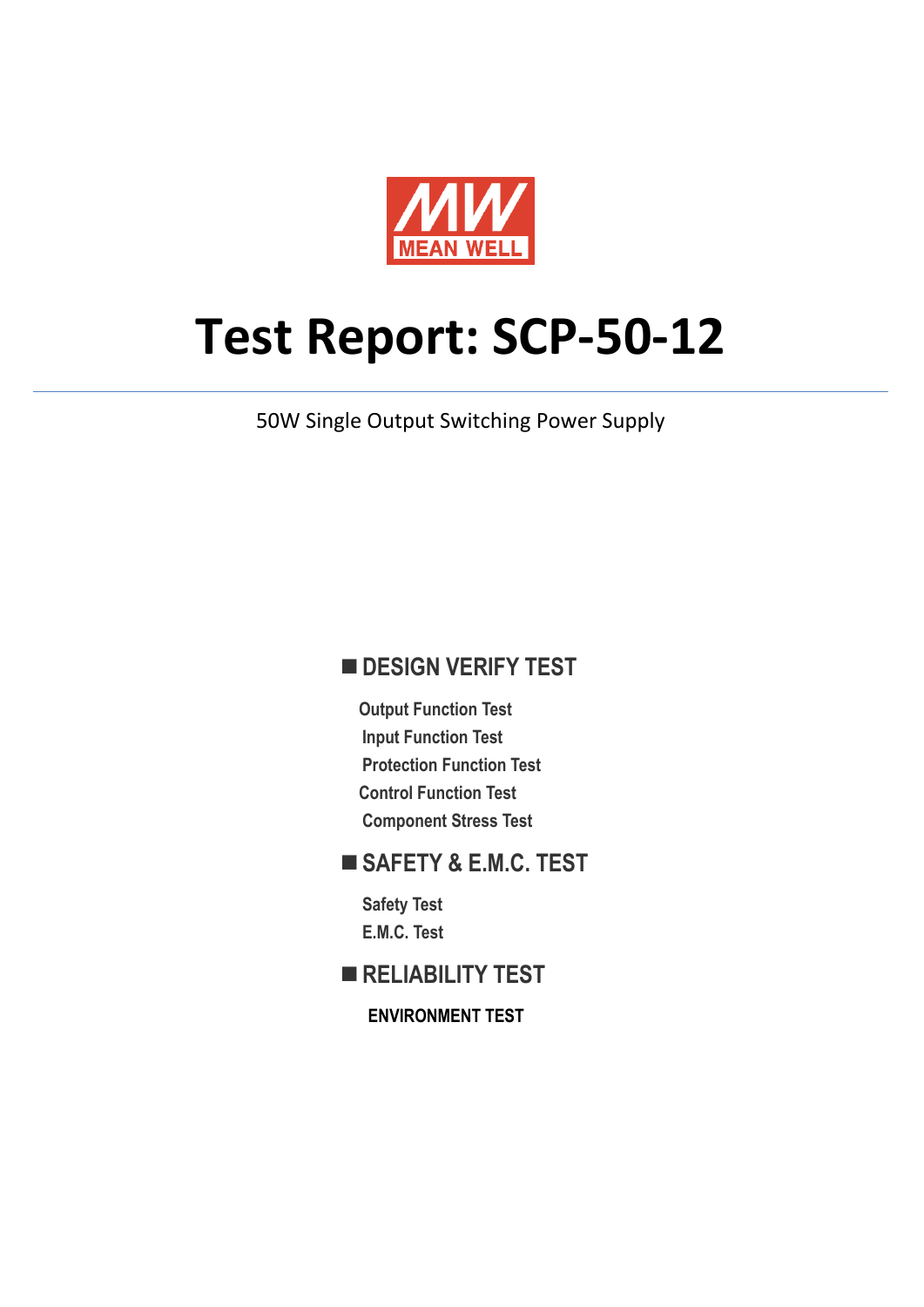

### **DESIGN VERIFY TEST**

#### **OUTPUT FUNCTION TEST**

| <b>NO</b>      | <b>TEST ITEM</b>                   | <b>SPECIFICATION</b>                                     | <b>TEST CONDITION</b>                                                                                                          | <b>RESULT</b>                                                         | <b>VERDICT</b> |
|----------------|------------------------------------|----------------------------------------------------------|--------------------------------------------------------------------------------------------------------------------------------|-----------------------------------------------------------------------|----------------|
| $\overline{1}$ | <b>RIPPLE &amp; NOISE</b>          | mVp-p (Max)<br>V1:120                                    | $I/P$ : 230VAC<br>O/P: FULL LOAD<br>Ta : $25^{\circ}$ C                                                                        | $V1$ :<br>15.8<br>mVp-p (Max)                                         | ${\sf P}$      |
| $\overline{2}$ | OUTPUT VOLTAGE<br>ADJUST RANGE     | CH1: -5%~15%                                             | I/P: 230 VAC<br>I/P: 115 VAC<br>O/P: MIN LOAD<br>Ta : $25^{\circ}$ C                                                           | $-8$<br>$\%$ –<br>21<br>%/230 VAC<br>$\%$ –<br>-8<br>21<br>%/ 115 VAC | P              |
| 3              | <b>OUTPUT VOLTAGE</b><br>TOLERANCE | $V1: -2 % - 2 %$ (Max)                                   | $I/P$ :<br><b>VAC / 264 VAC</b><br>O/P : FULL/ MIN LOAD<br>Ta : $25^{\circ}$ C                                                 | V1:<br>$-0.13$<br>$\%$ ~<br>0.04<br>%                                 | P              |
| 4              | LINE REGULATION                    | $V1: -1 % - 1 % (Max)$                                   | $I/P$ : VAC ~ 264 VAC<br>O/P: FULL LOAD<br>Ta : $25^{\circ}$ C                                                                 | V1:<br>$\overline{0}$<br>$\%$ –<br>$\mathbf 0$<br>$\%$                | P              |
| 5              | LOAD REGULATION                    | $V1: -2 % - 2 %$ (Max)                                   | $I/P$ : 230 VAC<br>O/P: FULL ~MIN LOAD<br>Ta : $25^{\circ}$ C                                                                  | V1:<br>$\%$ –<br>0.08<br>$-0.08$<br>%                                 | P              |
| 6              | SET UP TIME                        | 230VAC:<br>500<br>ms (Max)<br>115VAC:<br>1200<br>ms(Max) | I/P: 230 VAC<br>I/P: 115 VAC<br>O/P: FULL LOAD<br>Ta : $25^{\circ}$ C                                                          | 230VAC/<br>182.480<br>ms<br>115VAC/<br>178.465<br>ms                  | P              |
| $\overline{7}$ | RISE TIME                          | 230VAC:<br>ms (Max)<br>30<br>115VAC:<br>30<br>ms (Max)   | $I/P$ : 230 VAC<br>$I/P$ : 115 VAC<br>O/P: FULL LOAD<br>Ta : $25^{\circ}$ C                                                    | 230VAC/<br>7.887<br>ms<br>115VAC/<br>8.365<br>ms                      | P              |
| 8              | HOLD UP TIME                       | 230VAC:<br>50<br>ms (TYP)<br>115VAC:<br>ms (TYP)<br>16   | I/P: 230 VAC<br>I/P: 115 VAC<br>O/P: FULL LOAD<br>Ta: $25^{\circ}$ C                                                           | 230VAC/<br>82.370<br>ms<br>115VAC/<br>17.368<br>ms                    | P              |
| 9              | OVER/UNDERSHOOT<br><b>TEST</b>     | $< +5\%$                                                 | $I/P$ : 230 VAC<br>O/P: FULL LOAD<br>Ta : $25^{\circ}$ C                                                                       | TEST:<br>2.89<br>%                                                    | P              |
| 10             | DYNAMIC LOAD                       | $V1$ :<br>1380<br>mVp-p                                  | $I/P$ : 230 VAC<br>(1).O/P: FULL /Min LOAD 90%DUTY/<br>1KHZ<br>(2).O/P: FULL /Min LOAD 50%DUTY/<br>120HZ<br>Ta: $25^{\circ}$ C | $(1)$ 392<br>mVp-p<br>$(2)$ 225<br>mVp-p                              | P              |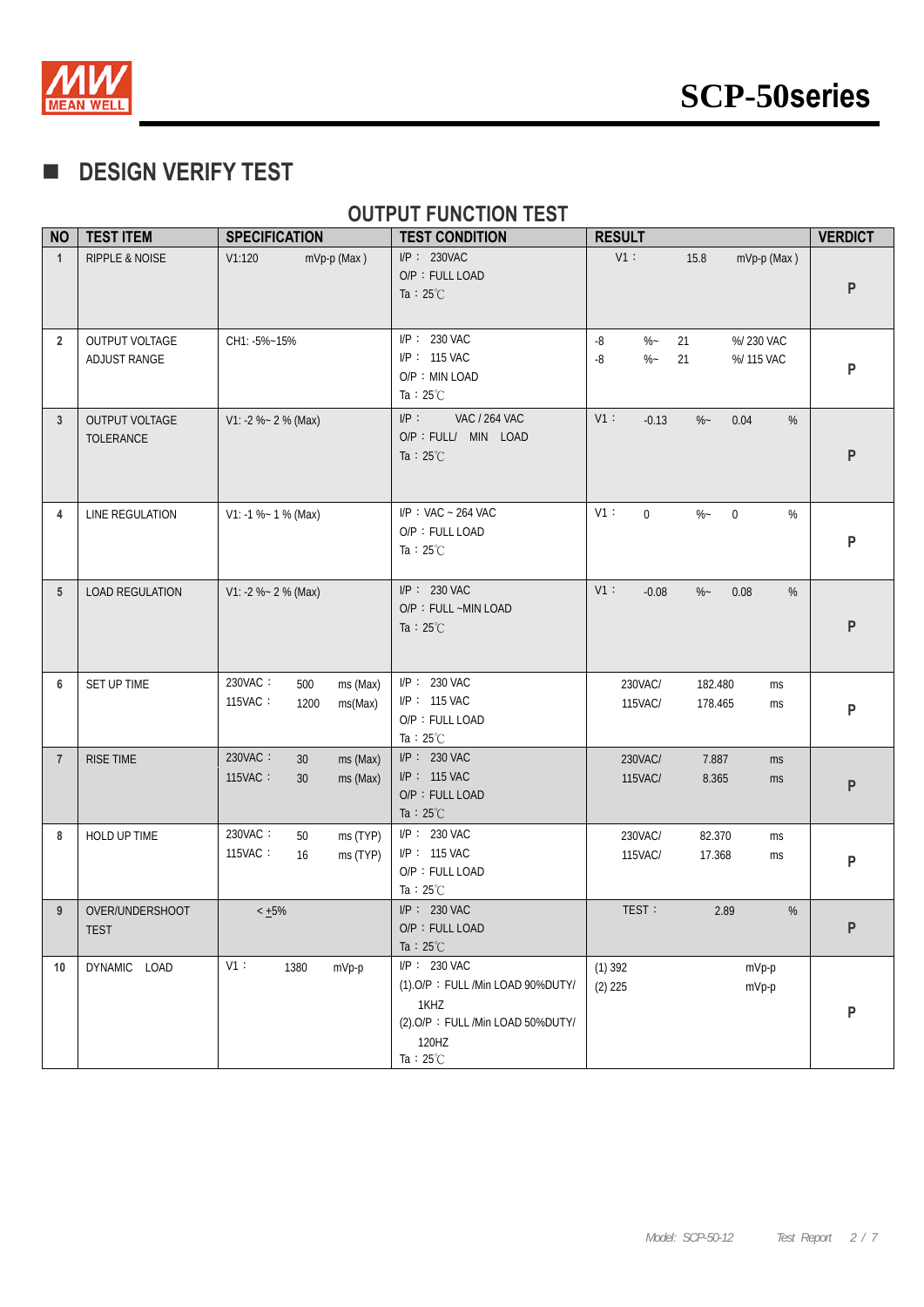

## **SCP-50series**

#### **INPUT FUNCTION TEST**

| <b>NO</b>      | <b>TEST ITEM</b>                | <b>SPECIFICATION</b>             |                    | <b>TEST CONDITION</b>                                                                                                                          | <b>RESULT</b>                                            | <b>VERDICT</b> |
|----------------|---------------------------------|----------------------------------|--------------------|------------------------------------------------------------------------------------------------------------------------------------------------|----------------------------------------------------------|----------------|
| $\mathbf 1$    | <b>INPUT VOLTAGE RANGE</b>      | 85VAC~264VAC                     |                    | I/P: TESTING<br>O/P: FULL LOAD<br>Ta : $25^{\circ}$ C                                                                                          | 58.862V ~264V                                            |                |
|                |                                 |                                  |                    | $I/P$ :<br>LOW-LINE- $3V=82$ V<br>$HIGH-LINE+15% = 300 V$<br>O/P:FULL/MIN LOAD<br>ON: 30 Sec. OFF: 30 Sec 10MIN<br>(AC POWER ON/OFF NO DAMAGE) | TEST: OK                                                 | P              |
| $\overline{2}$ | <b>INPUT FREQUENCY</b><br>RANGE | 47HZ ~63 HZ<br>NO DAMAGE OSC     |                    | I/P: 115 VAC ~264 VAC<br>O/P:FULL~MIN LOAD<br>Ta: $25^{\circ}$ C                                                                               | TEST: OK                                                 | P              |
| 3              | <b>EFFICIENCY</b>               | 81% (TYP)                        |                    | $I/P$ : 230 VAC<br>O/P: FULL LOAD<br>Ta : $25^{\circ}$ C                                                                                       | 82.478<br>%                                              | P              |
| 4              | <b>INPUT CURRENT</b>            | 230V/<br>0.5<br>$115$ V/<br>0.75 | A (TYP)<br>A (TYP) | $I/P$ : 230 VAC<br>$I/P: 115$ VAC<br>O/P: FULL LOAD<br>Ta : $25^{\circ}$ C                                                                     | 0.513<br>A/230 VAC<br>$=$<br>0.8996<br>A/ 115 VAC<br>$=$ | P              |
| 5              | <b>INRUSH CURRENT</b>           | 230V/<br>45<br><b>COLD START</b> | A (TYP)            | $I/P$ : 230 VAC<br>O/P: FULL LOAD<br>Ta : $25^{\circ}$ C                                                                                       | 37.054<br>A/230 VAC<br>$=$                               | P              |

#### **PROTECTION FUNCTION TEST**

| <b>NO</b>      | <b>TEST ITEM</b>        | <b>SPECIFICATION</b>                            | <b>TEST CONDITION</b>                                                       | <b>RESULT</b>                                            | <b>VERDICT</b> |
|----------------|-------------------------|-------------------------------------------------|-----------------------------------------------------------------------------|----------------------------------------------------------|----------------|
|                | OVER LOAD PROTECTION    | <b>OUTPUT</b><br>4.3A~5.8ARATED<br><b>POWER</b> | $I/P: 230$ VAC<br>$I/P$ : 115 VAC<br>$O/P$ : TESTING<br>Ta : $25^{\circ}$ C | 5.03A/230VAC<br>4.97A/115VAC<br><b>Hiccup Mode</b>       | P              |
| $\overline{2}$ | OVER VOLTAGE PROTECTION | CH1:15.9~18.6 V                                 | $I/P: 230$ VAC<br>$I/P: 115$ VAC<br>$O/P$ : MIN LOAD<br>Ta : $25^{\circ}$ C | 17.3V/ 230VAC<br>17.3V/115VAC<br>Shunt down Re- power ON | P              |
| 3              | SHORT PROTECTION        | <b>SHORT EVERY OUTPUT</b><br>1 HOUR NO DAMAGE   | $I/P$ : 264 VAC<br>O/P: FULL LOAD<br>Ta : $25^{\circ}$ C                    | NO DAMAGE<br><b>Hiccup Mode</b>                          | P              |

#### **CONTROL FUNCTION TEST**

| <b>NO</b>      | <b>TEST ITEM</b>                       | <b>SPECIFICATION</b>                                                                                                | <b>TEST CONDITION</b>                                      | <b>RESULT</b>                                                                      | <b>VERDICT</b> |
|----------------|----------------------------------------|---------------------------------------------------------------------------------------------------------------------|------------------------------------------------------------|------------------------------------------------------------------------------------|----------------|
|                | <b>TEMP COMPENSATION</b>               | $50^{\circ}$ C<br>$25^{\circ}$ C<br>$0^{\circ}$ C<br>$14.4 \pm$<br>13.2 $\pm$<br>$13.8 \pm$<br>0.1V<br>0.1V<br>0.1V | $I/P: 230$ VAC<br>O/P:FULL LOAD<br>Ta: $25^{\circ}$ C      | $50^{\circ}$ C<br>$25^{\circ}$ C<br>$0^{\circ}$ C<br>13.217V<br>14.498V<br>13.868V | P              |
| $\overline{2}$ | NOLOADPOWERCONSUMPTION                 | < 0.5W                                                                                                              | $I/P: 240$ VAC<br>O/P:NO LOAD<br>Ta: $25^{\circ}$ C        | 0.18W                                                                              | P              |
| 3              | <b>BATTERY</b><br>POLARITY PROTECTIONS | <b>BY FUSE</b>                                                                                                      | $I/P: 230$ VAC<br>O/P:NO LOAD<br>Ta: $25^{\circ}$ C        | OK                                                                                 | P              |
| 4              | <b>OUTPUT VOLTAGE L</b>                | $V_0/p+(0-0.7V)$                                                                                                    | $I/P$ : 230 VAC\<br>O/P:FULL/NO LOAD<br>Ta: $25^{\circ}$ C | <b>FULL LOAD: 14.270 V</b><br>NO LOPAD: 14.022 V                                   | P              |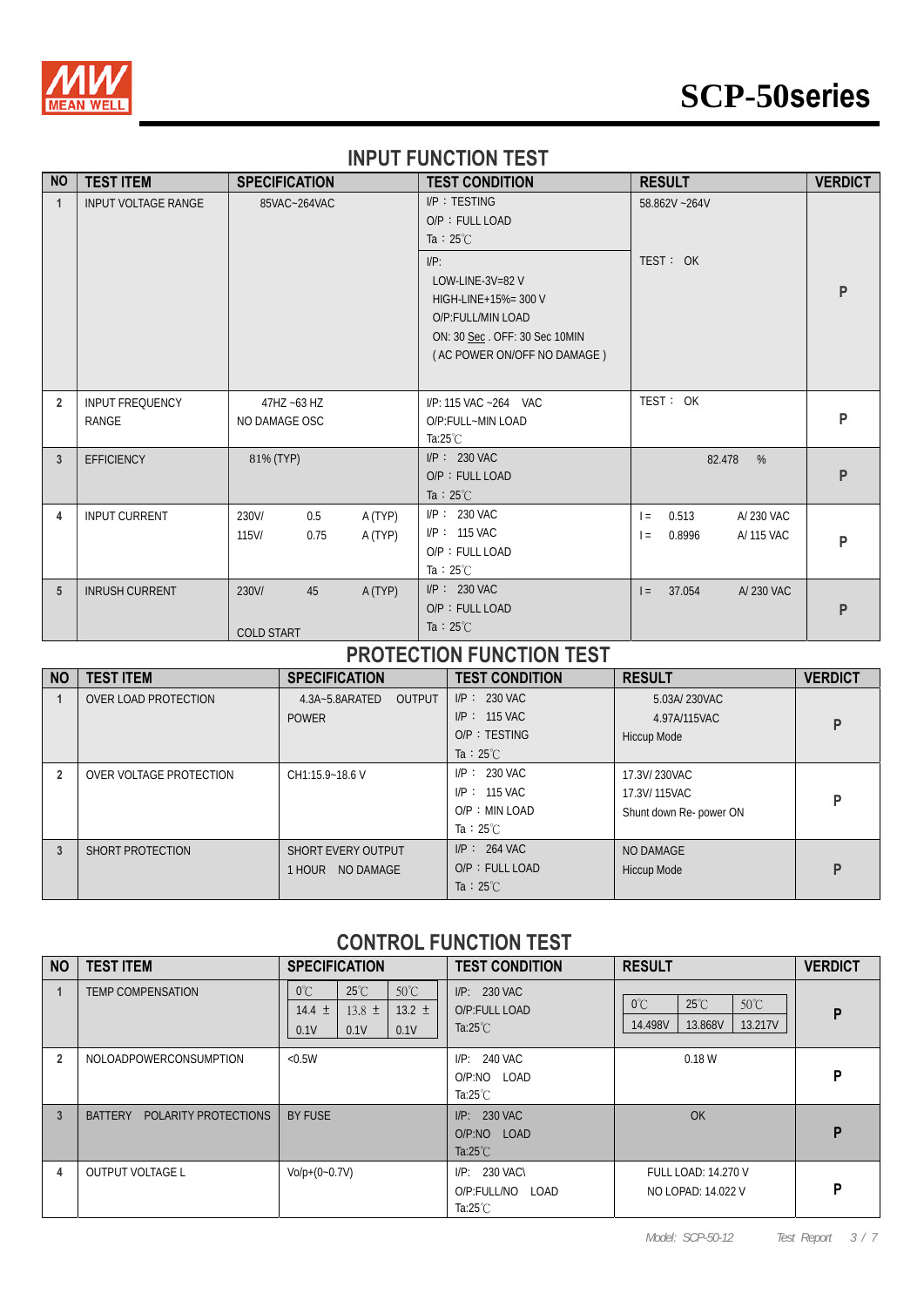

#### **COMPONENT STRESS TEST**

| <b>NO</b>      | <b>TEST ITEM</b>                                      | <b>SPECIFICATION</b>                                                   | <b>TEST CONDITION</b>                                                                                                                                     | <b>RESULT</b>     |                   |                            | <b>VERDICT</b> |
|----------------|-------------------------------------------------------|------------------------------------------------------------------------|-----------------------------------------------------------------------------------------------------------------------------------------------------------|-------------------|-------------------|----------------------------|----------------|
| 1              | Power Transistor<br>(D to S) or (C to E) Peak Voltage | Q1Rated<br>2SK2545:6A/600V                                             | $I/P$ : High-Line +3V = 267 V<br>O/P: (1) Full Load Turn on<br>(2) Output Short<br>(3) Full load continue<br>Ta : $25^{\circ}$ C                          | (1)<br>(2)<br>(3) | 548<br>550<br>548 | V<br>V<br>$\vee$           | P              |
| $\overline{2}$ | Diode Peak Voltage                                    | D <sub>100</sub><br>Rated<br>BYQ28X-200:10A/200V                       | $I/P$ : High-Line +3V = 267 V<br>O/P: (1) Full Load Turn on<br>(2) Output Short<br>(3) Full load continue<br>Ta : $25^{\circ}$ C                          | (1)<br>(2)<br>(3) | 103<br>106<br>103 | $\vee$<br>$\vee$<br>$\vee$ | P              |
| 3              | <b>Capacitor Voltage</b><br>Input                     | C <sub>5</sub><br>Rated:<br>RUBYCON:100 $\mu$ /400V<br>105°C/PETSeries | $I/P$ : High-Line +3V = 267 V<br>O/P: (1) Full Load Turn on /Off<br>(2) Min load Turn on /Off<br>(3) Full Load /Min load<br>Change<br>Ta : $25^{\circ}$ C | (1)<br>(2)<br>(3) | 382<br>384<br>384 | V<br>$\vee$<br>$\vee$      | P              |
| $\overline{4}$ | Control IC Voltage Test                               | U1 Rated<br>NCP1203:16 V                                               | $I/P$ : High-Line +3V = 267 V<br>O/P: (1) Full Load Turn on /Off<br>(2) Min load Turn on /Off<br>Change<br>Ta : $25^{\circ}$ C                            | (1)<br>(2)        | 13.2<br>13.2      | $\vee$<br>V                | P              |

## **SAFETY & E.M.C. TEST**

#### **SAFETY TEST**

| <b>NO</b>      | <b>TEST ITEM</b>            | <b>SPECIFICATION</b>                                                                                        | <b>TEST CONDITION</b>                                                                                      | <b>RESULT</b>                                        |                                         | <b>VERDICT</b> |
|----------------|-----------------------------|-------------------------------------------------------------------------------------------------------------|------------------------------------------------------------------------------------------------------------|------------------------------------------------------|-----------------------------------------|----------------|
|                | WITHSTAND VOLTAGE           | $I/P-O/P$ : 3 KVAC/min<br>$I/P\text{-}FG: 1.5 KVAC/min$<br>$O/P-FG: 0.5$ KVAC/min                           | $I/P-O/P$ : 3.6 KVAC/min<br>$I/P\text{-}FG: 1.8$ KVAC/min<br>$O/P-FG: 0.6$ KVAC/min<br>Ta : $25^{\circ}$ C | $I/P-O/P$ :<br>$I/P-FG$ :<br>$O/P-FG$ :<br>NO DAMAGE | 3.19<br>mA<br>mA<br>13.2<br>1.766<br>mA | P              |
| $\overline{2}$ | <b>ISOLATION RESISTANCE</b> | $I/P$ -O/P: 500VDC>100M $\Omega$<br>$I/P\text{-FG}$ : 500VDC>100M $\Omega$<br>O/P-FG: $500VDC > 100M\Omega$ | $I/P-O/P$ :<br>500 VDC<br>$I/P-FG:$<br>500 VDC<br>$O/P-FG$ :<br>500 VDC<br>Ta: $25^{\circ}$ C/70%RH        | $I/P-O/P$ :<br>$IP-FG$ :<br>$O/P-FG$ :<br>NO DAMAGE  | GΩ<br>30<br>30<br>GΩ<br>GΩ<br>30        | P              |
| 3              | <b>GROUNDING CONTINUITY</b> | FG(PE) TO CHASSIS<br>OR TRACE < $100 \text{ m}\Omega$                                                       | $40$ A / $2$ min<br>Ta: 25℃ / 70%RH                                                                        | 11                                                   | $m\Omega$                               | P              |
| 4              | <b>LEAKAGE CURRENT</b>      | EN 60950<br>2mA< 240VAC                                                                                     | $I/P: 264$ VAC<br>O/P:Min LOAD<br>Ta: $25^{\circ}$ C                                                       | L-FG<br>N-FG                                         | 1.05mA<br>1.05mA                        | P              |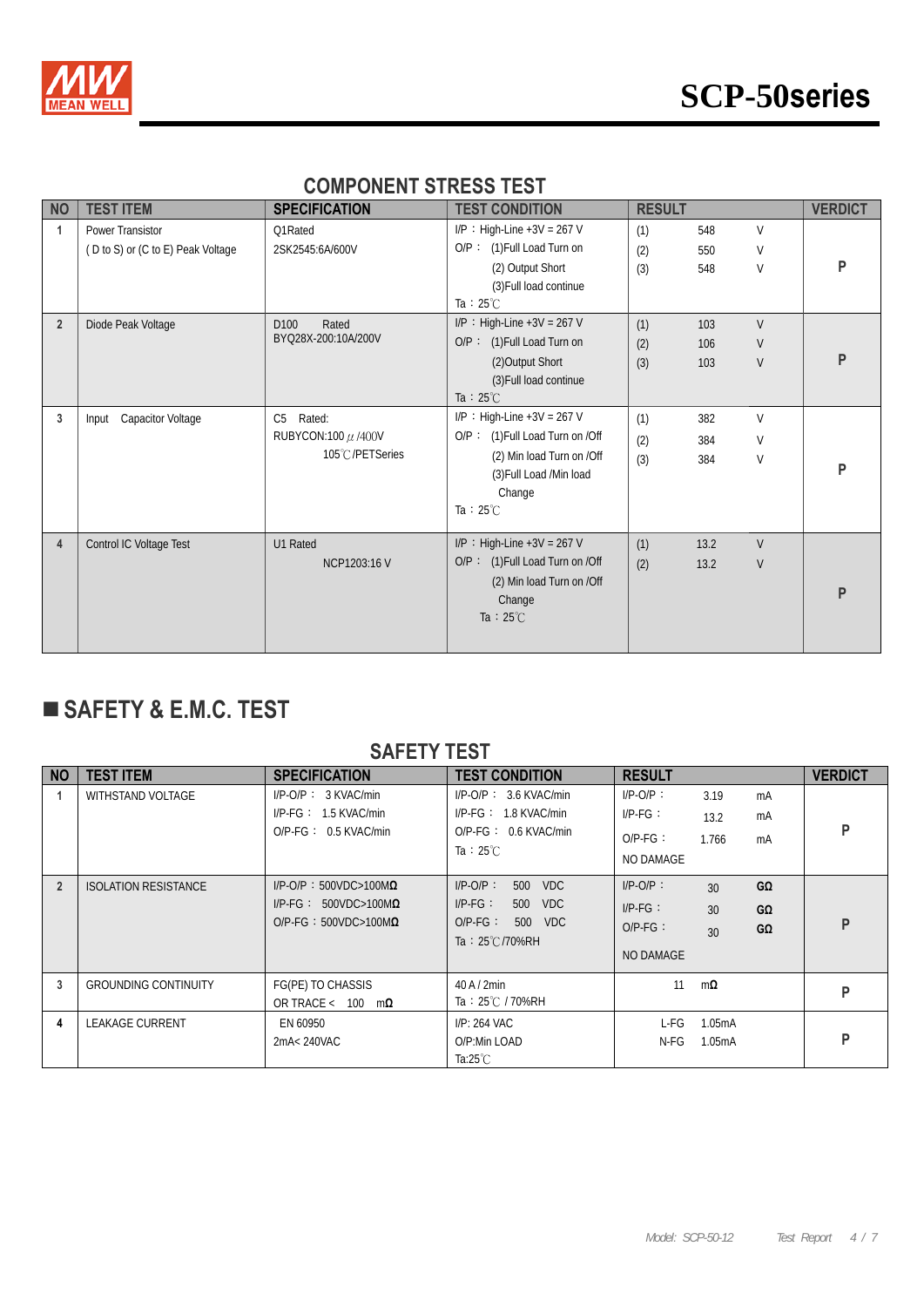

| <b>NO</b>      | <b>TEST ITEM</b>                            | <b>SPECIFICATION</b>                                                    | <b>TEST CONDITION</b>                                               | <b>RESULT</b>                        | <b>VERDICT</b> |  |  |
|----------------|---------------------------------------------|-------------------------------------------------------------------------|---------------------------------------------------------------------|--------------------------------------|----------------|--|--|
| 1              | <b>HARMONIC</b>                             | EN61000-3-2<br><b>CLASS A</b><br><b>CLASS D</b>                         | I/P: 230 VAC/50HZ<br>O/P: FULL LOAD<br>Ta : $25^{\circ}$ C          | PASS                                 | P              |  |  |
| $\overline{2}$ | CONDUCTION                                  | EN55022<br><b>CLASS B</b>                                               | $I/P$ : 230 VAC (50HZ)<br>O/P: FULL/50% LOAD<br>Ta : $25^{\circ}$ C | <b>PASS</b><br>Test by certified Lab | P              |  |  |
| 3              | <b>RADIATION</b>                            | EN55022<br><b>CLASS B</b>                                               | I/P: 230 VAC (50HZ)<br>O/P: FULL LOAD<br>Ta : $25^{\circ}$ C        | <b>PASS</b><br>Test by certified Lab | P              |  |  |
| 4              | E.S.D                                       | EN61000-4-2<br><b>LIGHT INDUSTRY</b>                                    | I/P: 230 VAC/50HZ<br>O/P: FULL LOAD<br>Ta : $25^{\circ}$ C          | CRITERIA A                           | P              |  |  |
| 5              | E.F.T                                       | <b>LIGHT INDUSTRY</b><br>INPUT: 1KV                                     | I/P: 230 VAC/50HZ<br>O/P: FULL LOAD<br>Ta: $25^{\circ}$ C           | CRITERIA A                           | P              |  |  |
| $6\phantom{1}$ | <b>SURGE</b>                                | IEC61000-4-5<br><b>LIGHT INDUSTRY</b><br>$L-N$ : 1KV<br>$L, N-PE : 2KV$ | I/P: 230 VAC/50HZ<br>O/P: FULL LOAD<br>Ta : $25^{\circ}$ C          | CRITERIA A                           | P              |  |  |
| $\overline{7}$ | Test by certified Lab & Test Report Prepare |                                                                         |                                                                     |                                      |                |  |  |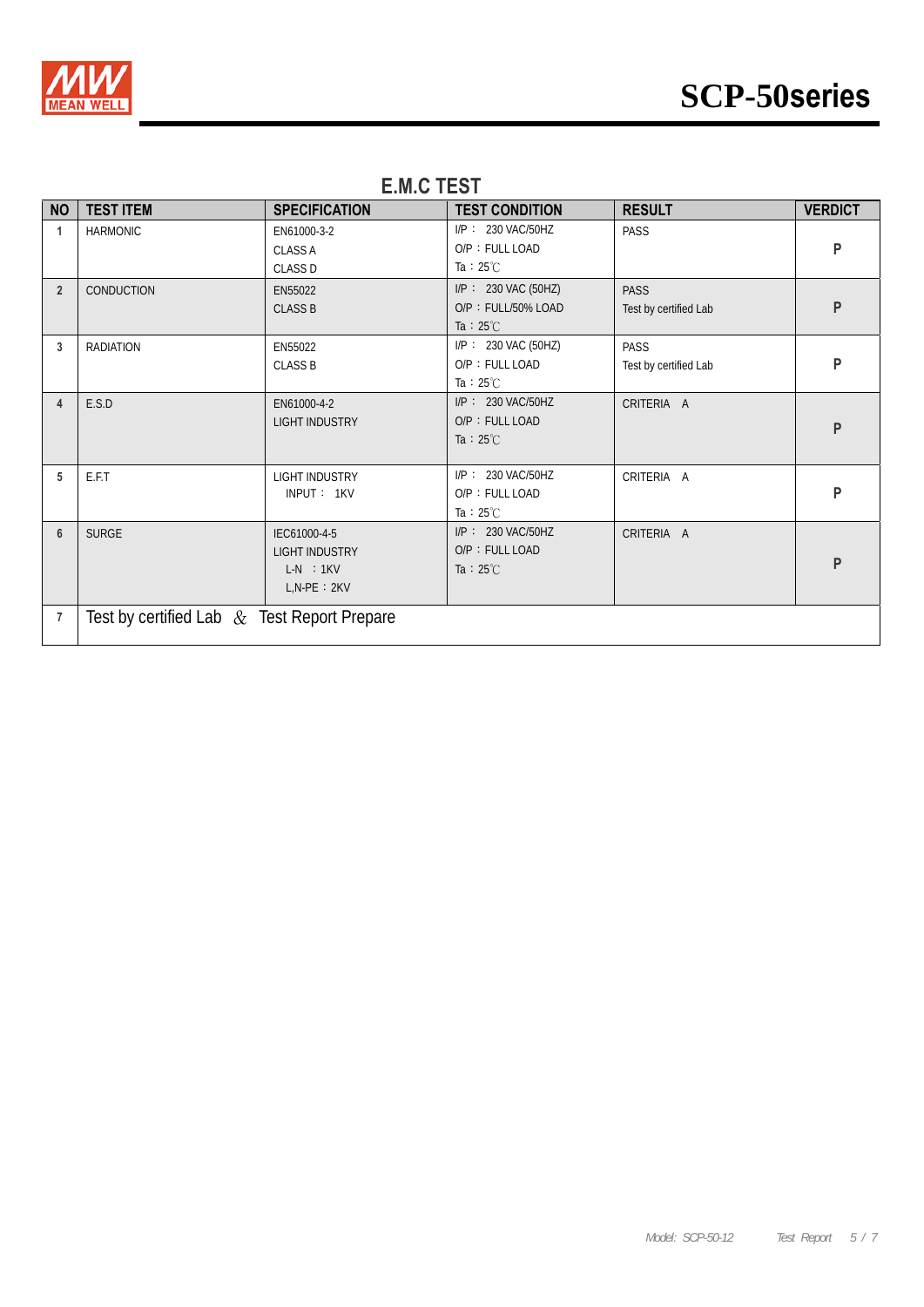



## **RELIABILITY TEST**

#### **ENVIRONMENT TEST**

| <b>NO</b>      | <b>TEST ITEM</b>         | <b>SPECIFICATION</b> |                                                           |  | <b>TEST CONDITION</b>                                                        | <b>RESULT</b>              |                                      | <b>VERDICT</b> |
|----------------|--------------------------|----------------------|-----------------------------------------------------------|--|------------------------------------------------------------------------------|----------------------------|--------------------------------------|----------------|
| $\overline{2}$ | TEMPERATURE RISE TEST    | MODEL: SCP-50-12     |                                                           |  |                                                                              |                            |                                      |                |
|                |                          |                      | 1. ROOM AMBIENT BURN-IN: 1HRS                             |  |                                                                              |                            |                                      |                |
|                |                          |                      | I/P: 230VAC O/P: FULLLOAD Ta= 28.8°C                      |  |                                                                              |                            |                                      |                |
|                |                          |                      | 2. HIGH AMBIENT BURN-IN: 14HRS                            |  |                                                                              |                            |                                      |                |
|                |                          |                      | I/P: 230VAC O/P: FULLLOAD Ta= 55°C                        |  |                                                                              |                            |                                      |                |
|                |                          |                      |                                                           |  |                                                                              | ROOM AMBIENT               | <b>HIGH AMBIENT</b>                  |                |
|                |                          | <b>NO</b>            | Position                                                  |  | P/N                                                                          | Ta= 28.8 $^{\circ}$ C      | Ta= $55 °C$                          |                |
|                |                          | $\mathbf{1}$         | C <sub>1</sub>                                            |  | 474/275VAC20% P=15                                                           | $68.8^{\circ}$ C           | $93.8^{\circ}$ C                     |                |
|                |                          | $\overline{2}$       | LF1                                                       |  | LF133                                                                        | $66.5^{\circ}$ C           | $92.2^{\circ}$ C                     |                |
|                |                          | $\mathbf{3}$         | C <sub>2</sub>                                            |  | 104/275VAC 20% P=15                                                          | 70.4°C                     | $97.2^{\circ}$ C                     |                |
|                |                          | $\overline{4}$       | BD <sub>1</sub>                                           |  | 4A/800V GLASS KBJ408G                                                        | $60.6^{\circ}$ C           | $87.1^{\circ}$ C                     |                |
|                |                          | 5                    | C <sub>5</sub>                                            |  | 100u/400V 85°C 22*25 HP3                                                     | 64.4°C                     | 89.8°C                               |                |
|                |                          | 6                    | D <sub>1</sub>                                            |  | S3L60 2.2A/600V                                                              | $60.8$ °C                  | $87.4^{\circ}$ C                     |                |
|                |                          | $\overline{7}$       | D <sub>2</sub>                                            |  | 1A/1KV 1N4007                                                                | $55.1^{\circ}$ C           | $82.0^{\circ}$ C                     | P              |
|                |                          | 8                    | U1                                                        |  | 1203                                                                         | $52.5^{\circ}$ C           | 79.9°C                               |                |
|                |                          | 9                    | Q <sub>1</sub>                                            |  | 2SK4110 6A/600V                                                              | 46.5 $\degree$ C           | 74.9°C                               |                |
|                |                          | 10                   | C36                                                       |  | 100u/35V L7Kh YXF                                                            | $54.1^{\circ}$ C           | $81.5^{\circ}$ C                     |                |
|                |                          | 11                   | D <sub>4</sub><br>D <sub>100</sub>                        |  | 1A/100V FR102<br>FMX-12SL 10A/200V                                           | 44.1°C<br>$40.6^{\circ}$ C | $72.1^{\circ}$ C<br>$68.8^{\circ}$ C |                |
|                |                          | 12                   | C <sub>106</sub>                                          |  | 330u/50V UL7Kh 10*20 KY                                                      | 76.8°C                     | 100.2°C                              |                |
|                |                          | 13<br>14             | L <sub>100</sub>                                          |  | RB-COIL RB009A-R1 6*25                                                       | $68.8^{\circ}$ C           | $93.8^{\circ}$ C                     |                |
|                |                          | 15                   | C110                                                      |  | $1.0\Phi$ 1.5uH<br>220u/50V UL7Kh 10*16 KY                                   | $66.5^{\circ}$ C           | $92.2^{\circ}$ C                     |                |
|                |                          | 16                   | D <sub>101</sub>                                          |  | SB1040FCT-1 10A/40V                                                          | 70.4°C                     | $97.2^{\circ}$ C                     |                |
|                |                          | 17                   | D <sub>102</sub>                                          |  | 3A/50V 1N5400                                                                | $60.6^{\circ}$ C           | $87.1^{\circ}$ C                     |                |
|                |                          | 18                   | C112                                                      |  | 47u/50V L5Kh 6.3*11 P=2.5                                                    | 64.4°C                     | 89.8°C                               |                |
|                |                          |                      |                                                           |  | <b>YXF</b>                                                                   |                            |                                      |                |
|                |                          | 19                   | T1                                                        |  | TF5027-R1                                                                    | $60.8$ °C                  | 87.4°C                               |                |
| 3              | OVER LOAD BURN-IN TEST   | NO DAMAGE            |                                                           |  | $I/P$ : 230 VAC                                                              |                            | TEST: OK                             |                |
|                |                          | 1 HOUR (MIN)         |                                                           |  | $O/P: 142\%$ LOAD                                                            |                            |                                      | $\mathsf{P}$   |
|                |                          |                      |                                                           |  | Ta : $25^{\circ}$ C                                                          |                            |                                      |                |
| $\overline{4}$ | LOW TEMPERATURE          |                      | TURN ON AFTER 2 HOUR                                      |  | I/P: 264VAC/100VAC                                                           |                            | TEST:OK                              |                |
|                | TURN ON TEST             |                      |                                                           |  | O/P: 100 % LOAD                                                              |                            |                                      | ${\sf P}$      |
|                |                          |                      |                                                           |  | $-30^{\circ}$ C<br>$Ta =$                                                    |                            |                                      |                |
| 5              | <b>HIGH HUMIDITY</b>     | AFTER 12 HOURS       |                                                           |  | $I/P$ : 272 VAC                                                              |                            | TEST: OK                             |                |
|                | HIGH TEMPERATURE         | IN CHAMBER ON        |                                                           |  | O/P: FULL LOAD                                                               |                            |                                      |                |
|                | <b>HIGH VOLTAGE</b>      | CONTROL 50 °C        |                                                           |  | Ta= $50^{\circ}$ C                                                           |                            |                                      | P              |
|                | TURN ON TEST             | NO DAMAGE            |                                                           |  | HUMIDITY= 95 %R.H                                                            |                            |                                      |                |
| 6              | TEMPERATURE              | $\pm$ 0.03 %(0~50°C) |                                                           |  | $I/P$ : 230 VAC                                                              | $\pm$                      | $0.003\%(0-50\degree\text{C})$       |                |
|                | COEFFICIENT              |                      |                                                           |  | O/P: FULL LOAD                                                               |                            |                                      |                |
|                |                          |                      |                                                           |  |                                                                              |                            |                                      | P              |
|                |                          |                      |                                                           |  |                                                                              |                            |                                      |                |
| 7              | STORAGE TEMPERATURE TEST |                      |                                                           |  | 1. Thermal shock Temperature: $-45^{\circ}\text{C} \sim +90^{\circ}\text{C}$ | OK                         |                                      |                |
|                |                          |                      | 2. Temperature change rate $:25^{\circ}C \rightarrow MIN$ |  |                                                                              |                            |                                      |                |
|                |                          |                      |                                                           |  | 3. Dwell time low and high temperature : 30 MIN/EACH                         |                            |                                      | P              |
|                |                          |                      | 4. Total test cycle: 5 CYCLE                              |  |                                                                              |                            |                                      |                |
|                |                          |                      | 5. Input/Output condition: STATIC                         |  |                                                                              |                            |                                      |                |